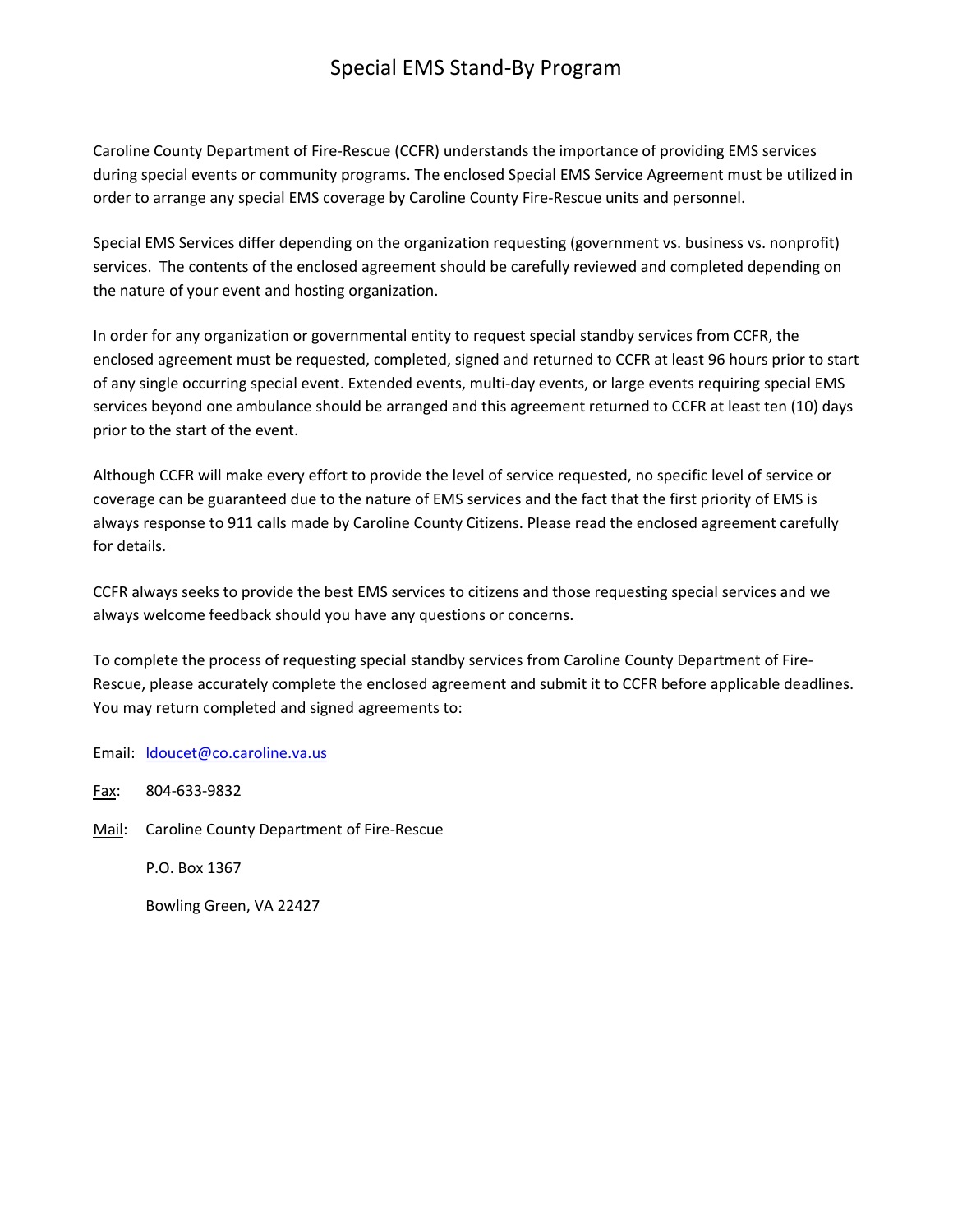## **STANDBY AND "SERVICE USER" APPLICATION FORM**

| <b>EVENT 1</b>                                                                                                                                                                                                                                                                                                                                                                                                                                                                                                   |                                                                                                                      |
|------------------------------------------------------------------------------------------------------------------------------------------------------------------------------------------------------------------------------------------------------------------------------------------------------------------------------------------------------------------------------------------------------------------------------------------------------------------------------------------------------------------|----------------------------------------------------------------------------------------------------------------------|
| Date: ____________________________Start Time: ___________________________________                                                                                                                                                                                                                                                                                                                                                                                                                                |                                                                                                                      |
|                                                                                                                                                                                                                                                                                                                                                                                                                                                                                                                  |                                                                                                                      |
| <b>EVENT 2 - (if applicable)</b>                                                                                                                                                                                                                                                                                                                                                                                                                                                                                 |                                                                                                                      |
|                                                                                                                                                                                                                                                                                                                                                                                                                                                                                                                  |                                                                                                                      |
|                                                                                                                                                                                                                                                                                                                                                                                                                                                                                                                  |                                                                                                                      |
| (If request is for more than 2 event occurrences attach additional details to agreement)                                                                                                                                                                                                                                                                                                                                                                                                                         |                                                                                                                      |
|                                                                                                                                                                                                                                                                                                                                                                                                                                                                                                                  |                                                                                                                      |
|                                                                                                                                                                                                                                                                                                                                                                                                                                                                                                                  |                                                                                                                      |
|                                                                                                                                                                                                                                                                                                                                                                                                                                                                                                                  | City: ______________________________State: ______________________Zip Code: _______________Phone #: _________________ |
|                                                                                                                                                                                                                                                                                                                                                                                                                                                                                                                  | Phone # day of event (if different): ________________________ Email Address (if available): ________________________ |
| Indicate coverage type below.                                                                                                                                                                                                                                                                                                                                                                                                                                                                                    |                                                                                                                      |
| A. DEDICATED EMS AMBULANCE STANDBY                                                                                                                                                                                                                                                                                                                                                                                                                                                                               |                                                                                                                      |
| Available to ANY "SERVICE USER"<br>Standby ambulance service, meaning a fully staffed ambulance, will locate themselves at a function or event and will<br>remain dedicated to that event, and will not be available for other routine EMS calls in the area. Dedicated standbys are<br>subject to the availability of "CCFR" crews and resources. The fee for this service is \$100.00 per hour or any<br>part thereof with a minimum charge of two (2) hours.<br><b>B. NON-DEDICATED EMS AMBULANCE STANDBY</b> |                                                                                                                      |
|                                                                                                                                                                                                                                                                                                                                                                                                                                                                                                                  |                                                                                                                      |
| This option is ONLY available to those who meet the below specifications.<br>Standby ambulance service, meaning an ambulance with two medical technicians, will locate themselves at a<br>function or event but will remain available for EMS calls in the area/county. Consistent event coverage is not<br>guaranteed. Subject to on-duty or staffed units available.                                                                                                                                           |                                                                                                                      |
| There is no fee for this service.                                                                                                                                                                                                                                                                                                                                                                                                                                                                                |                                                                                                                      |
| (initials required)______This event is a community event where no tickets are sold, or admission charged.                                                                                                                                                                                                                                                                                                                                                                                                        |                                                                                                                      |
| (initials required)_____This event must be open to the general public.                                                                                                                                                                                                                                                                                                                                                                                                                                           |                                                                                                                      |
| (initials required) _____This event shall have more than 500 people, more than 4hours in duration or be a high risk activity.                                                                                                                                                                                                                                                                                                                                                                                    |                                                                                                                      |
| <b>OFFICE USE ONLY:</b>                                                                                                                                                                                                                                                                                                                                                                                                                                                                                          |                                                                                                                      |
| APPROVED: $\Box$ YES $\Box$ No                                                                                                                                                                                                                                                                                                                                                                                                                                                                                   | $\Box$ DEDICATED $\Box$ NON-DEDICATED                                                                                |
| APPROVING AUTHORITY:                                                                                                                                                                                                                                                                                                                                                                                                                                                                                             | Date:                                                                                                                |

CCFR Scheduler: \_\_\_\_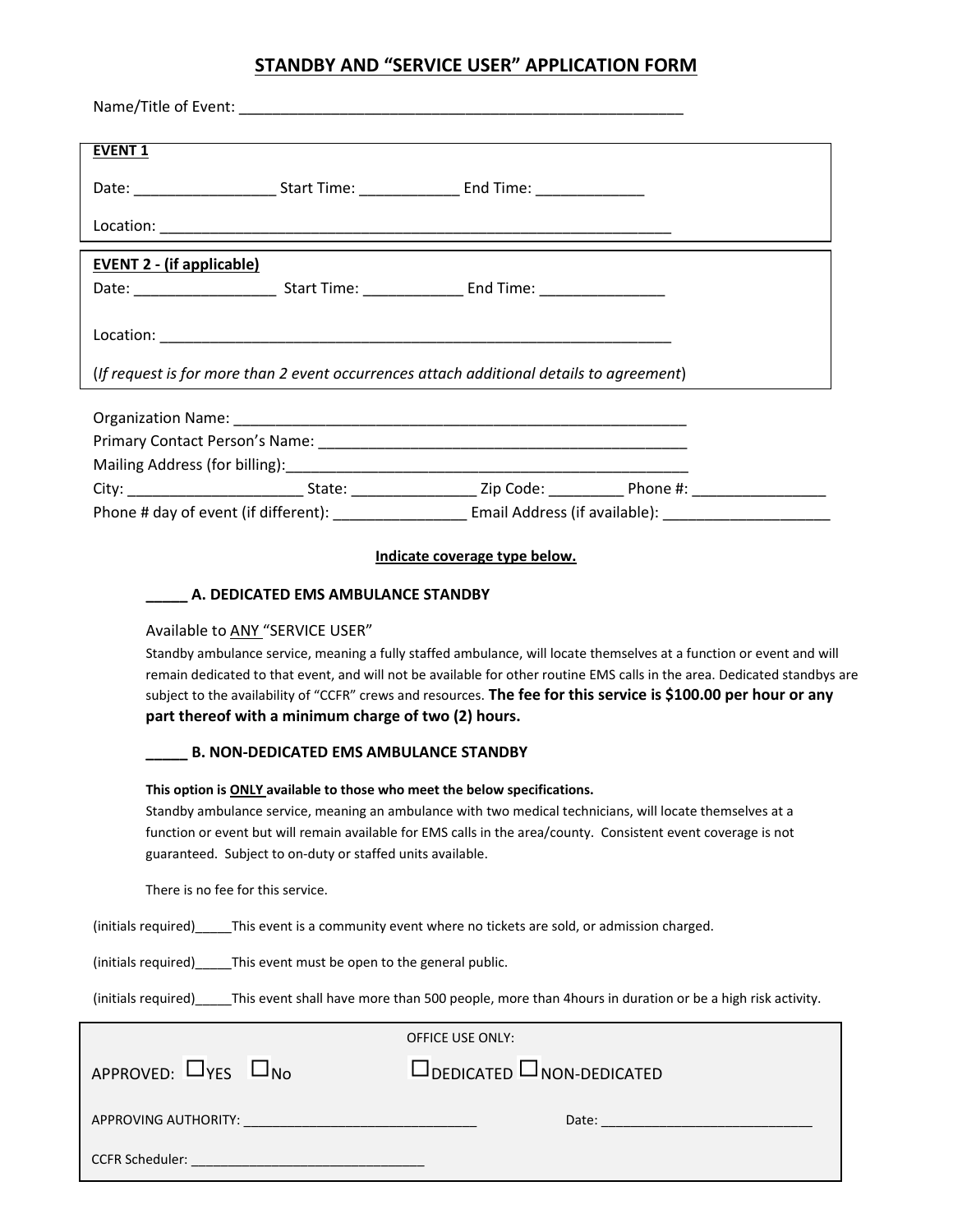## **Dedicated EMS Standby Coverage.**

- 1) "CCFR" Agrees to provide the above marked special service(s) to the "SERVICE USER" named above for the dates, times, and locations specified in the "STANDY AND USER INFORMATION SECTION".
- 2) Due to the call volume of the Caroline County Department of Fire-Rescue Services, Dedicated Standby Services are subject to the availability of off‐duty crews or volunteer crews and spare ambulance units. In addition, even if a "SERVICE USER" requests and agrees to the conditions of Dedicated Standby Services, certain extreme, catastrophic, or immediate life‐threat emergencies may still require "CCFR" to utilize the technicians/ambulance assigned to the Dedicated Standby. If this occurs during a scheduled Dedicated Standby (with this AGREEMENT in place), and a lapse of on site "EMS" coverage occurs, another ambulance/crew will be immediately routed to the event, and all fees associated with this AGREEMENT will be waived.
- 3) Upon completion of Dedicated Standby Services, "CCFR" will bill "SERVICE USER" for all costs associated with this agreement and "SERVICE USER" agrees to pay all fees within 30 days of invoice receipt.
- 4) "CCFR" reserves the right to refuse any Special Services Agreement submitted by "SERVICE USER" less than 96 hours prior to the start time of requested Dedicated Standby Services event.
- 5) "SERVICE USER" agrees to pay an additional \$150.00 in addition to hourly standby fees for any event for which the request for Dedicated Standby Services was received by "CCFR" less than 96 hours prior to the start time of the request Dedicated Standby Services event.
- 6) The parties agree that EVENTS which have an admission fee and or that are not open to the general public are not eligible for non-dedicated standby (no fee) services and the "SERVICE USER" will be billed, and agrees to pay, for special EMS services following the conclusion of the event.
- 7) This agreement may be canceled by either party by giving 48‐hours advanced notice.
- 8) Nothing herein shall be construed to create a higher standard of care on the part of "CCFR" than generally recognized under the laws of the Commonwealth of Virginia for EMS services.
- 9) The charges provided for herein reflect only those charges associated with making "CCFR" services more readily available to the "SERVICE USER". The normal charges for the care and transportation of patients will be the responsibility of the patient.
- 10) Public Agencies, Emergency Management, Public Safety Partners, entities under mutual aid agreements, Caroline County Governmental departments shall not incur costs associated with this service.
- 11) It shall be the sole determination of the Fire-EMS Chief to approve this type of coverage.